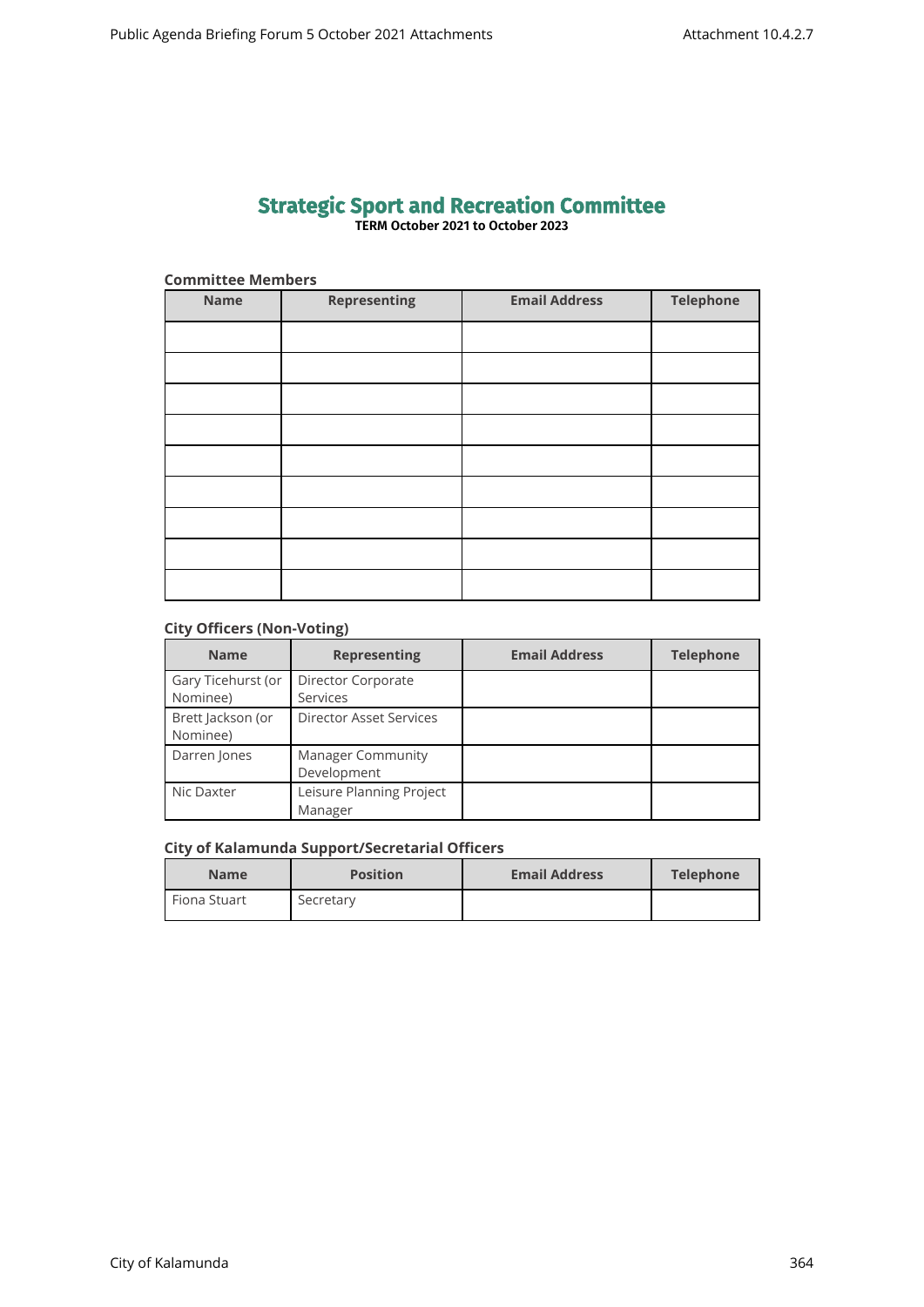# **STRATEGIC SPORT AND RECREATION COMMITTEE**

**Terms of Reference October 2021**

## **1. Name**

The name of the Committee shall be the *Strategic Sport and Recreation Committee (SSRC).*

# **2. Purpose**

To make recommendation to Council for the allocation of funding to support Capital sport and recreation projects within the City.

#### **3. Objectives**

a) assess and prioritise applications submitted from sporting and recreation clubs toward any new or major upgrade projects received through the City's Capital Grants program and to make recommendations to Council for funding.

Note: Renewal projects based upon replacement of 'like for like' will not be considered by this Committee

b) review and validate sport and recreation projects identified in the City's ten-year Long-Term Financial Plan.

#### **4. Councils Strategic Alignment**

*Kalamunda Advancing Strategic Community Plan to 2031* 

**Priority 1: Kalamunda Cares and Interacts**

**Objective 1.2** - To provide a safe and healthy environment for community to enjoy.

 **Priority 1: Kalamunda Cares and Interacts Objective 1.3** - To support the active participation of local communities.

#### **Priority 3: Kalamunda Develops**

**Objective 3.2** - To connect community to key centres of activity, employment and quality amenities.

#### **Priority 4: Kalamunda Leads**

**Objective 4.2** - To proactively engage and partner for the benefit of community.

**5. Membership**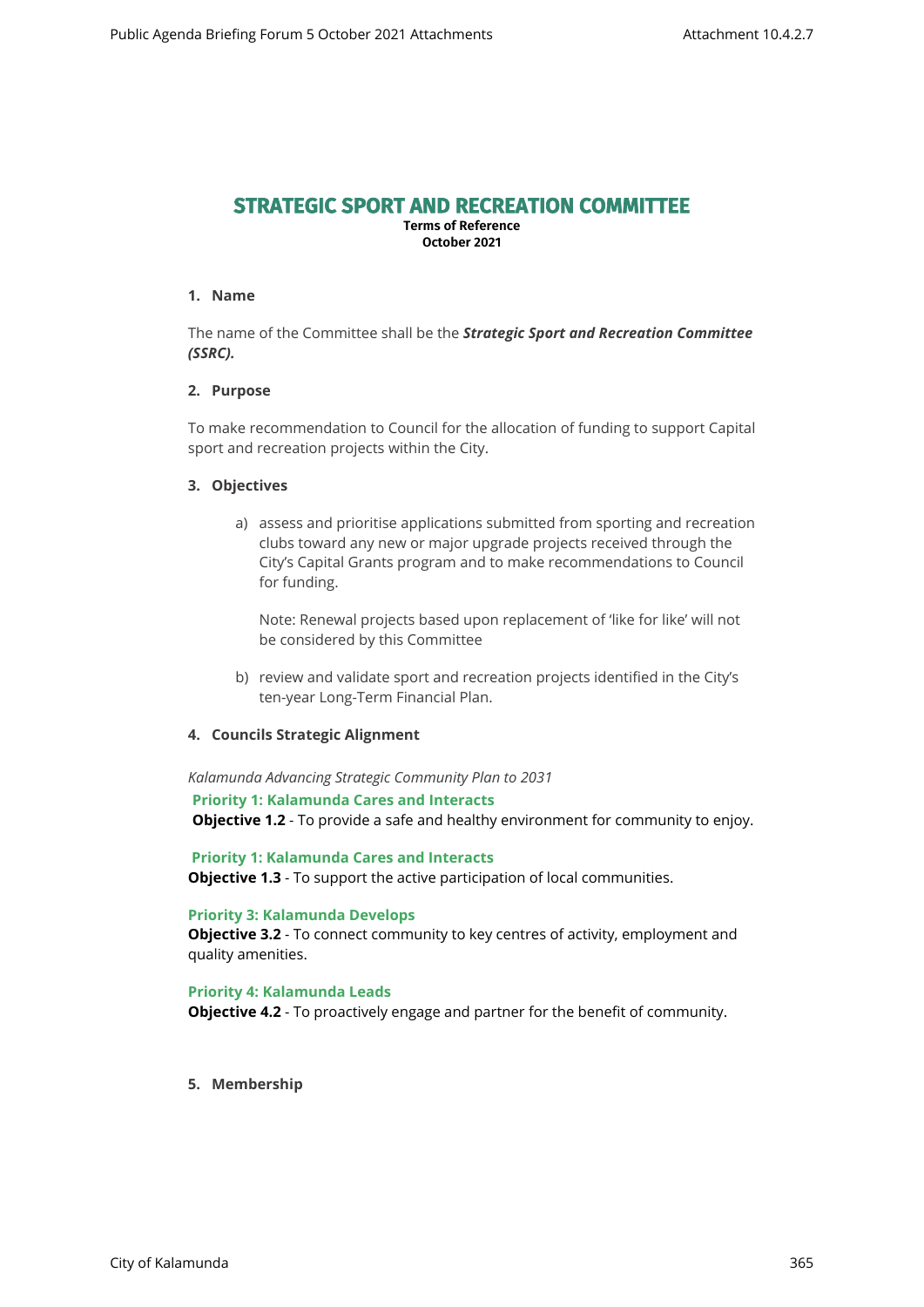## **5.1 Qualification to be a Member**

An assessment based on selection criteria will focus on relevant skills and experience in regard to sport and recreation development projects, with an aim to achieve a balance with respect to sporting codes and locality.

Community representatives will not be selected as representatives of their individual sport and recreation clubs or reserves.

Nominations will be open to all sporting and recreation clubs based within the City.

### **5.2 No. of Members**

A total membership of up to eleven full members comprising of:

- i. two City of Kalamunda officers will be ex-officio members of the Committee:
- A. Director Corporate Services
- B. Director Asset Services
- C. Or their nominees will provide this support
- ii. up to nine (9) sport and recreation representatives for the community.

#### **5.3 Term of Appointment**

Appointment is for up to two years and members are eligible for re-appointment following the Council Ordinary Election.

#### **5.4 Resignation or Termination of Membership**

- i. Membership will be reviewed should a member miss three consecutive meetings without approved leave of absence and the Committee may choose to recommend to Council that the member is removed.
- ii. A committee member may resign from membership of the committee by giving the Chief Executive Officer or the committee's presiding member written notice of the resignation.

#### **6. Election of Presiding Member and Deputy Presiding Member**

The election of the Presiding Member and Deputy Presiding Member will be conducted in accordance with the provisions of the *Local Government Act 1995*.

# **7. Meetings**

**a. Conduct of Meetings**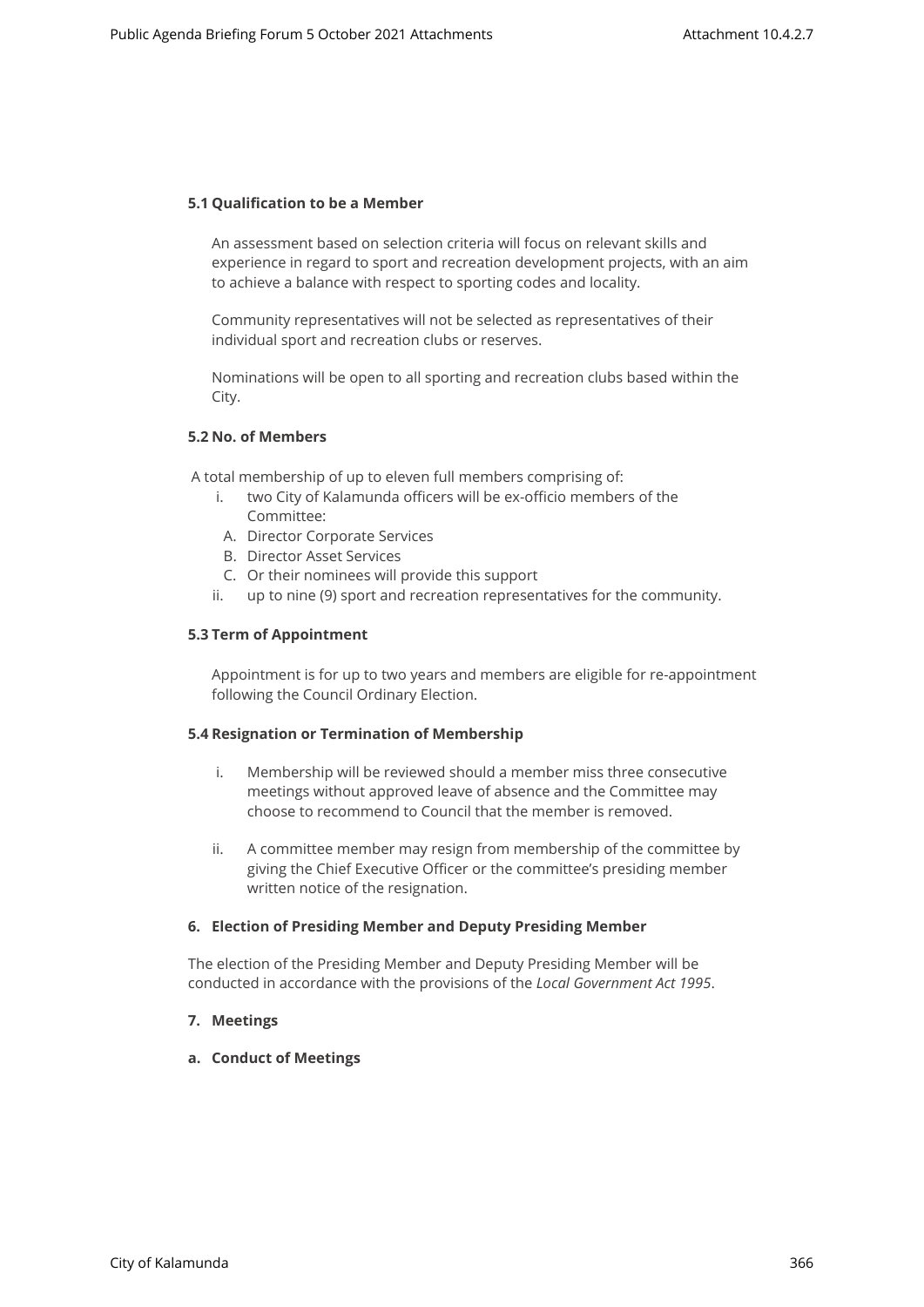All meetings will be conducted in accordance with the provisions of the *Local Government Act 1995* and the City's Standing Orders Local Law and the City of Kalamunda Code of Conduct.

# **b. Scheduling of Ordinary Meetings**

The Committee shall meet up to four times per financial year in line with the City's Capital Grants Policy and Procedure funding cycle and can increase the frequency of meetings if required.

#### **c. Special or Extra Meetings and Working Groups**

A Special or extra meeting can be called by: -

- i. A majority decision of the Committee
- ii. The presiding member of the Committee
- iii. By at least 1/3rd of the members of the Committee

#### **d. Quorum**

A quorum shall consist of at least one half of the appointed members. If a quorum is not achieved the meeting can progress informally, with minutes prepared in accordance with established processes.

#### **e. Disclosure of Interests**

All Committee Members are required to disclose any financial, proximity or impartiality interests they may have in any matter to be discussed at the meeting.

# **f. Voting**

Each appointed member present shall have one (1) vote. In the event of a tied vote, the Presiding Member is to cast a second vote.

City of Kalamunda Officers supporting the Committee do not have voting rights.

# **g. Agendas and Minutes**

- i. Agendas and Minutes will be administered by the Chief Executive Officer or their delegate.
- ii. A City of Kalamunda Officer will be appointed by the Chief Executive Officer as the Secretary to the Committee.
- iii. A call for agenda items and notices of meetings will be distributed electronically by the Secretary 10 working days prior to each meeting. Members are to submit any agenda items within 2 working days.